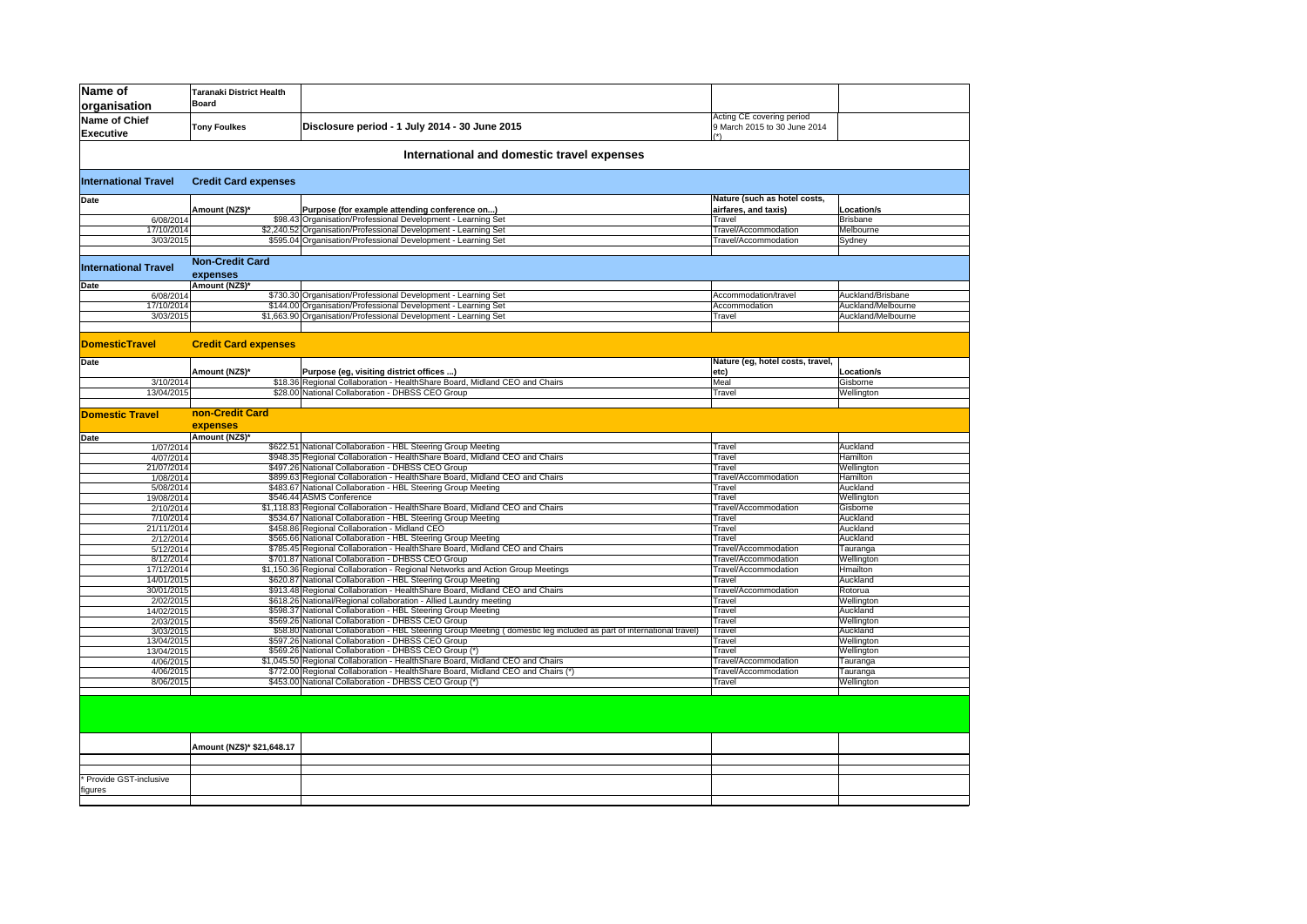| Name of<br>organisation                  | Taranaki District Health<br><b>Board</b> |                                           |                                                |                                                              |  |  |
|------------------------------------------|------------------------------------------|-------------------------------------------|------------------------------------------------|--------------------------------------------------------------|--|--|
| <b>Name of Chief</b><br><b>Executive</b> | <b>Tony Foulkes</b>                      |                                           | Disclosure period - 1 July 2014 - 30 June 2015 | 9<br>Acting CE covering period<br>March 2015 to 30 June 2015 |  |  |
| <b>Hospitality provided</b>              |                                          |                                           |                                                |                                                              |  |  |
| <b>Hospitality provided</b>              | <b>Credit Card expenses</b>              |                                           |                                                |                                                              |  |  |
| Date                                     | Amount (NZ\$)*                           | Purpose (eg, hosting<br>delegation from ) | <b>Nature</b>                                  | Location/s                                                   |  |  |
|                                          |                                          |                                           |                                                |                                                              |  |  |
|                                          |                                          |                                           |                                                |                                                              |  |  |
|                                          |                                          |                                           |                                                |                                                              |  |  |
|                                          |                                          |                                           |                                                |                                                              |  |  |
|                                          | <b>Non-Credit Card</b>                   |                                           |                                                |                                                              |  |  |
| <b>Hospitality provided</b>              | expenses                                 |                                           |                                                |                                                              |  |  |
| Date                                     | Amount (NZ\$)*                           |                                           |                                                |                                                              |  |  |
|                                          |                                          |                                           |                                                |                                                              |  |  |
| <b>Total hospitality</b><br>expenses     |                                          |                                           |                                                |                                                              |  |  |
| for the six months                       |                                          |                                           |                                                |                                                              |  |  |
|                                          | Amount (NZ\$)*                           |                                           |                                                |                                                              |  |  |
|                                          |                                          |                                           |                                                |                                                              |  |  |
| Provide GST-inclusive<br>figures         |                                          |                                           |                                                |                                                              |  |  |
|                                          |                                          |                                           |                                                |                                                              |  |  |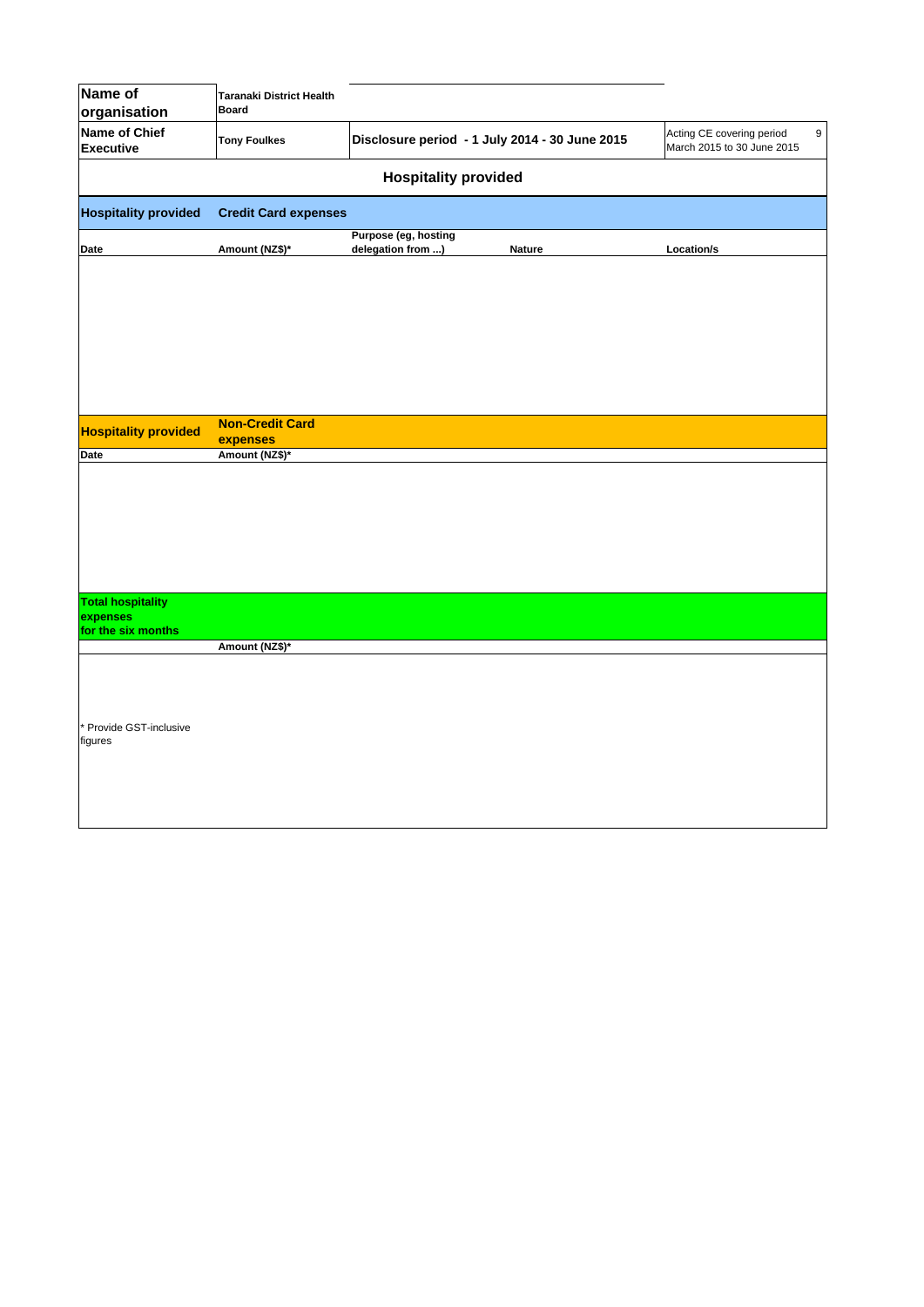| Name of                           | <b>Taranaki District Health</b> |                                                |                               |                                                         |   |
|-----------------------------------|---------------------------------|------------------------------------------------|-------------------------------|---------------------------------------------------------|---|
| organisation                      | <b>Board</b>                    |                                                |                               |                                                         |   |
| Name of Chief<br><b>Executive</b> | <b>Tony Foulkes</b>             | Disclosure period - 1 July 2014 - 30 June 2015 |                               | Acting CE covering period<br>March 2015 to 30 June 2015 | 9 |
|                                   |                                 | Gifts and hospitality*                         |                               |                                                         |   |
|                                   |                                 |                                                |                               |                                                         |   |
| Gifts                             |                                 |                                                |                               |                                                         |   |
| <b>Date</b>                       | <b>Description</b>              | Offered by                                     | <b>Estimated value (NZ\$)</b> |                                                         |   |
|                                   |                                 |                                                |                               |                                                         |   |
|                                   |                                 |                                                |                               |                                                         |   |
|                                   |                                 |                                                |                               |                                                         |   |
|                                   |                                 |                                                |                               |                                                         |   |
|                                   |                                 |                                                |                               |                                                         |   |
| <b>Hospitality</b>                |                                 |                                                |                               |                                                         |   |
| <b>Date</b>                       | <b>Description</b>              | Offered by                                     | <b>Estimated value (NZ\$)</b> |                                                         |   |
|                                   | 14/08/2014 National Rugby game  | <b>PWC</b>                                     | \$50.00                       |                                                         |   |
|                                   |                                 |                                                |                               |                                                         |   |
|                                   |                                 |                                                |                               |                                                         |   |
|                                   |                                 |                                                |                               |                                                         |   |
|                                   |                                 |                                                |                               |                                                         |   |
| * include items such as           |                                 |                                                |                               |                                                         |   |
| meals, tickets to events,         |                                 |                                                |                               |                                                         |   |
| gifts from overseas               |                                 |                                                |                               |                                                         |   |
| counterparts, travel or           |                                 |                                                |                               |                                                         |   |
| accomodation (including           |                                 |                                                |                               |                                                         |   |
| that accepted by                  |                                 |                                                |                               |                                                         |   |
| immediate family<br>members).     |                                 |                                                |                               |                                                         |   |
|                                   |                                 |                                                |                               |                                                         |   |
| <b>Total hospitality and</b>      |                                 |                                                |                               |                                                         |   |
| gifts received                    |                                 |                                                |                               |                                                         |   |
| for the twelve month              |                                 |                                                |                               |                                                         |   |
| period                            |                                 |                                                |                               |                                                         |   |
|                                   | Amount (NZ\$)* \$50.00          |                                                |                               |                                                         |   |
|                                   |                                 |                                                |                               |                                                         |   |
|                                   |                                 |                                                |                               |                                                         |   |
|                                   |                                 |                                                |                               |                                                         |   |
|                                   |                                 |                                                |                               |                                                         |   |
|                                   |                                 |                                                |                               |                                                         |   |
| Provide GST-inclusive             |                                 |                                                |                               |                                                         |   |
| figures                           |                                 |                                                |                               |                                                         |   |